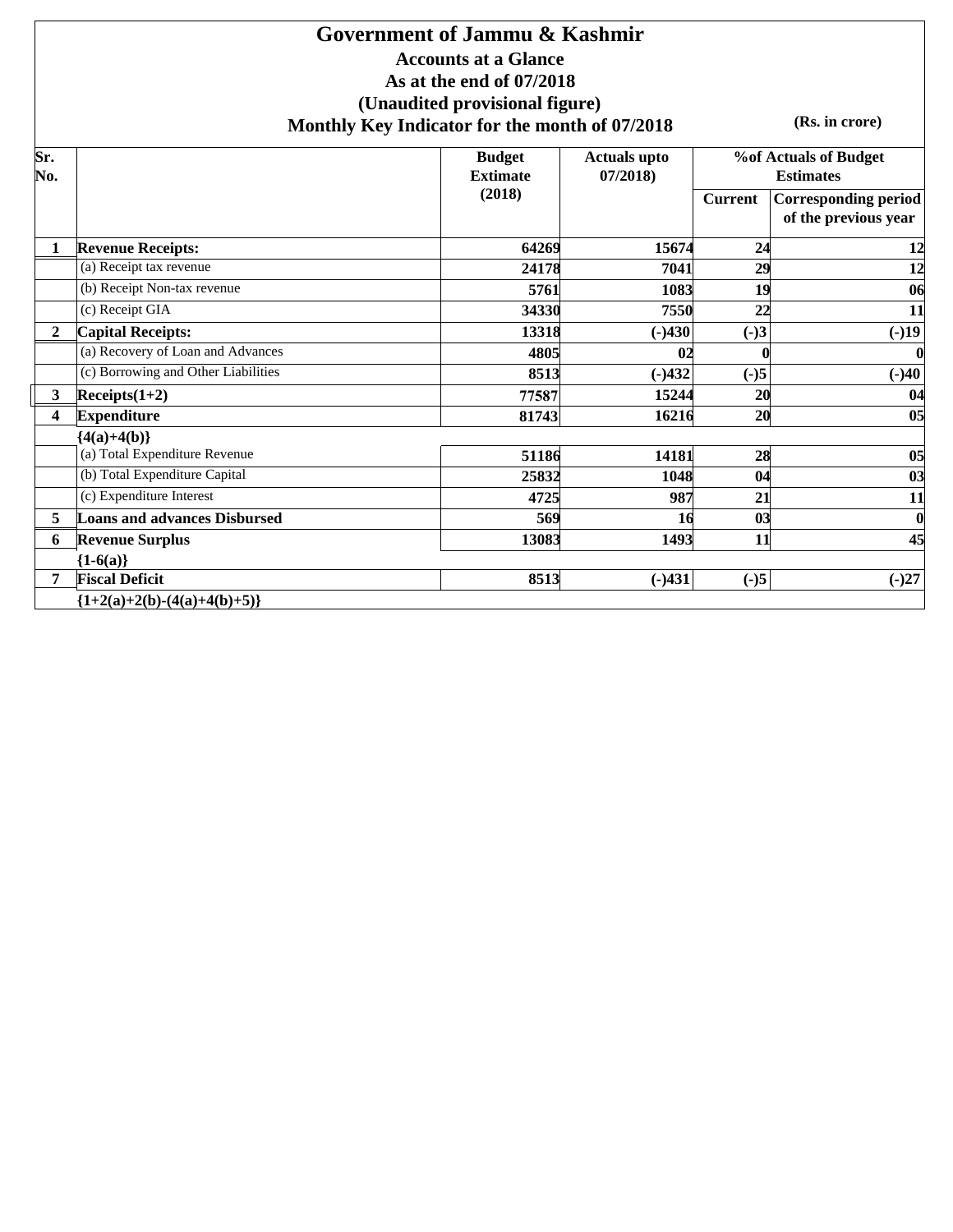|                  |                | <b>Monthly Trend</b>            |                |                |
|------------------|----------------|---------------------------------|----------------|----------------|
|                  |                | (Format of Progressive Figures) |                | (Rs. in crore) |
|                  |                | <b>Receipt tax revenue</b>      |                |                |
| <b>Month</b>     | 2018-19        |                                 | 2017-18        |                |
|                  | Monthly $(\#)$ | Progressive(#)                  | <b>Monthly</b> | Progressive    |
| <b>April</b>     | 1727           | 1727                            | 1157           | 1157           |
| <b>May</b>       | 1703           | 3430                            | 1277           | 2434           |
| June             | 1537           | 4967                            | 1224           | 3658           |
| July             | 2075           | 7041                            | 2822           | 6480           |
| <b>Aguest</b>    |                |                                 | 1366           | 7846           |
| <b>September</b> |                |                                 | 1597           | 9444           |
| October          |                |                                 | 2038           | 11482          |
| November         |                |                                 | 1894           | 13376          |
| <b>December</b>  |                |                                 | 1569           | 14945          |
| <b>January</b>   |                |                                 | 1728           | 16673          |
| February         |                |                                 | 1757           | 18430          |
| <b>March</b>     |                |                                 | 3647           | 22077          |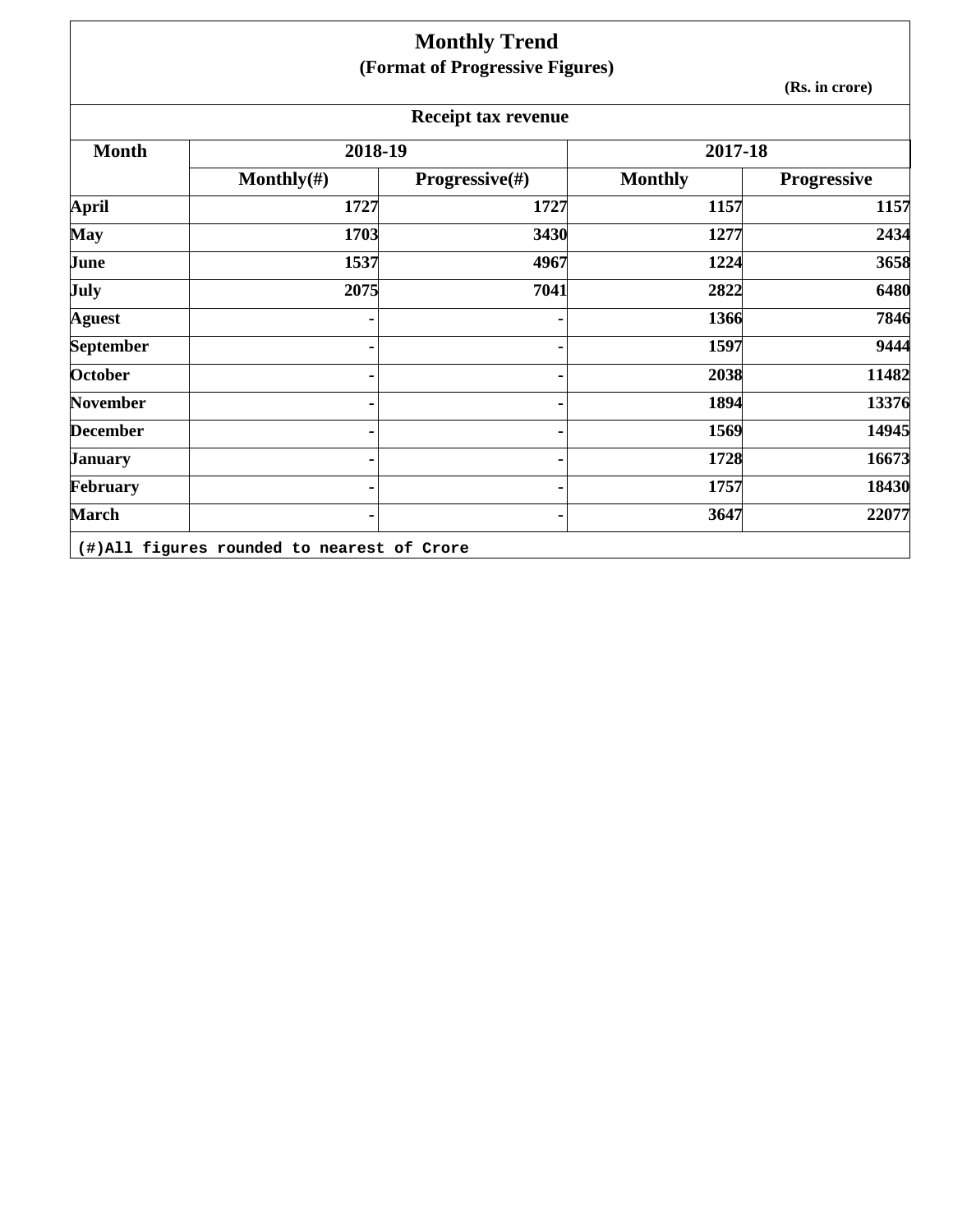|                  |                | <b>Monthly Trend</b>            |                |                    |
|------------------|----------------|---------------------------------|----------------|--------------------|
|                  |                | (Format of Progressive Figures) |                | (Rs. in crore)     |
|                  |                | <b>Receipt Non-tax revenue</b>  |                |                    |
| <b>Month</b>     | 2018-19        |                                 | 2017-18        |                    |
|                  | Monthly $(\#)$ | <b>Progressive</b> $(\#)$       | <b>Monthly</b> | <b>Progressive</b> |
| <b>April</b>     | 206            | 206                             | 352            | 352                |
| <b>May</b>       | 240            | 446                             | 367            | 719                |
| June             | 354            | 800                             | 258            | 976                |
| July             | 283            | 1083                            | 336            | 1312               |
| <b>Aguest</b>    |                |                                 | 283            | 1595               |
| <b>September</b> |                |                                 | 276            | 1871               |
| October          |                |                                 | 197            | 2068               |
| November         |                |                                 | 942            | 3010               |
| <b>December</b>  |                |                                 | 299            | 3309               |
| <b>January</b>   |                |                                 | 223            | 3533               |
| February         |                |                                 | 222            | 3755               |
| <b>March</b>     |                |                                 | 729            | 4484               |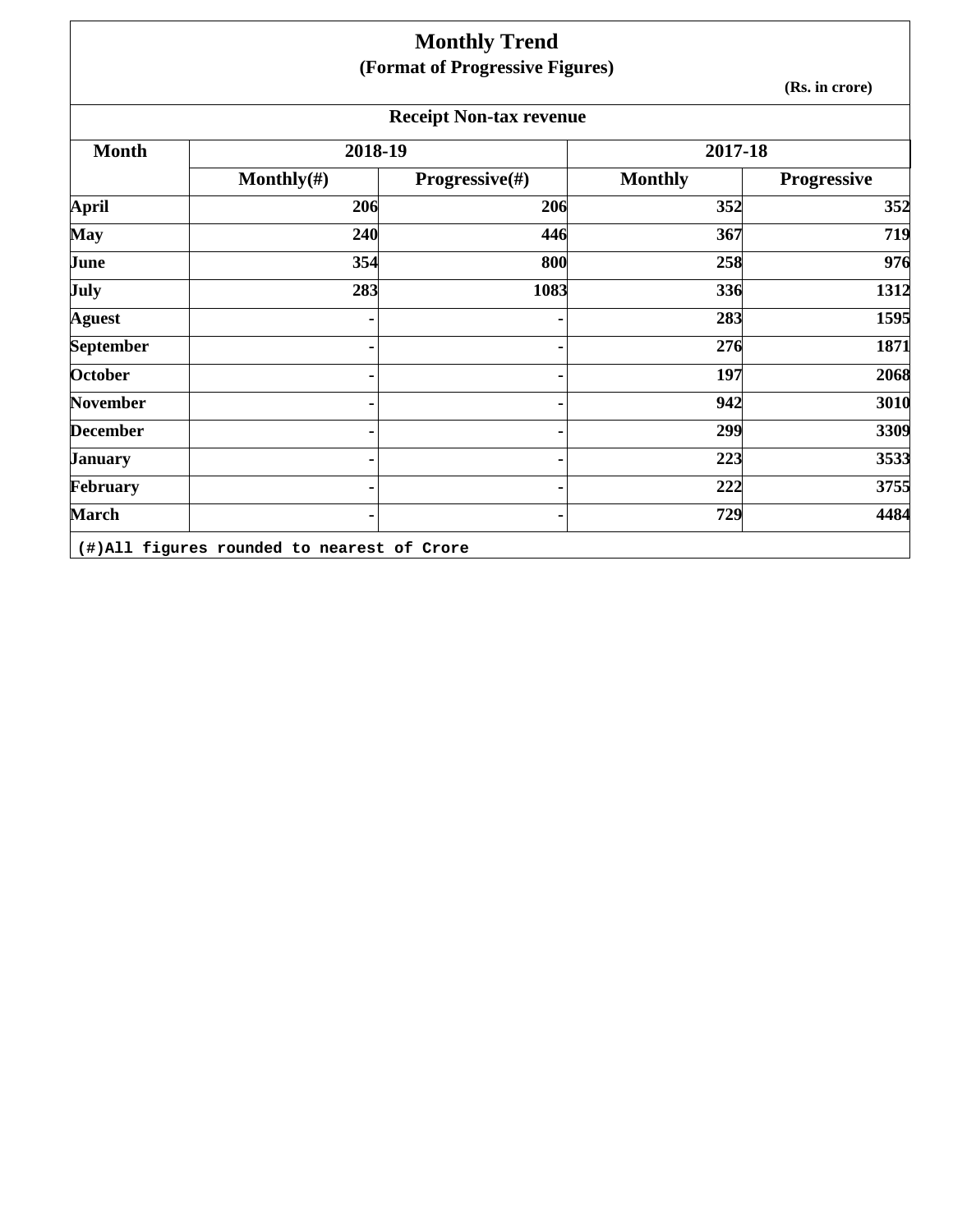|                 |                | <b>Monthly Trend</b>            |                |                    |
|-----------------|----------------|---------------------------------|----------------|--------------------|
|                 |                | (Format of Progressive Figures) |                |                    |
|                 |                |                                 |                | (Rs. in crore)     |
|                 |                | <b>Receipt GIA</b>              |                |                    |
| <b>Month</b>    | 2018-19        |                                 | 2017-18        |                    |
|                 | Monthly $(\#)$ | <b>Progressive</b> $(\#)$       | <b>Monthly</b> | <b>Progressive</b> |
| April           | 1318           | 1318                            | 200            | 200                |
| <b>May</b>      | 1851           | 3168                            | 2151           | 2351               |
| June            | 1815           | 4983                            | 1988           | 4339               |
| July            | 2567           | 7550                            | 3674           | 8013               |
| <b>Aguest</b>   |                |                                 | 1212           | 9225               |
| September       |                |                                 | 1781           | 11006              |
| October         |                |                                 | 1184           | 12190              |
| <b>November</b> |                |                                 | 1639           | 13829              |
| <b>December</b> |                |                                 | 1728           | 15557              |
| <b>January</b>  |                |                                 | 1102           | 16660              |
| February        |                |                                 | 2423           | 19083              |
| <b>March</b>    |                |                                 | 2878           | 21961              |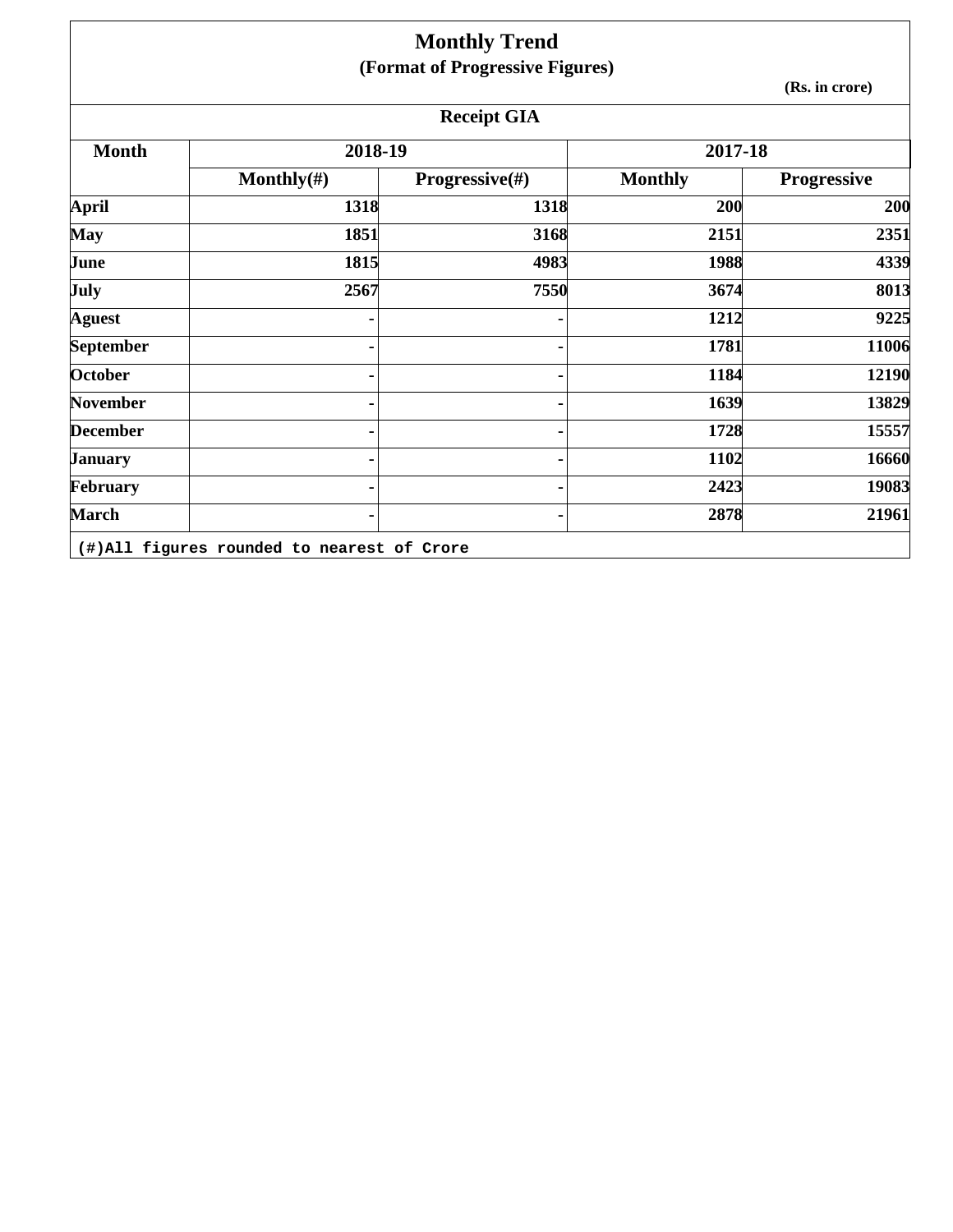|                 |                | <b>Monthly Trend</b><br>(Format of Progressive Figures) |                |                    |
|-----------------|----------------|---------------------------------------------------------|----------------|--------------------|
|                 |                |                                                         |                | (Rs. in crore)     |
|                 |                | <b>Recovery of Loan and Advances</b>                    |                |                    |
| <b>Month</b>    | 2018-19        |                                                         | 2017-18        |                    |
|                 | Monthly $(\#)$ | Progressive(#)                                          | <b>Monthly</b> | <b>Progressive</b> |
| April           |                |                                                         |                |                    |
| <b>May</b>      | 01             | 02                                                      |                |                    |
| June            |                | 02                                                      |                |                    |
| July            |                | 02                                                      |                | 01                 |
| <b>Aguest</b>   |                |                                                         |                | 01                 |
| September       |                |                                                         |                | 01                 |
| <b>October</b>  |                |                                                         |                | 01                 |
| November        |                |                                                         |                | 01                 |
| <b>December</b> |                |                                                         |                | 01                 |
| January         |                |                                                         |                | 02                 |
| February        |                |                                                         | 02             | 04                 |
| <b>March</b>    |                |                                                         | 01             | 04                 |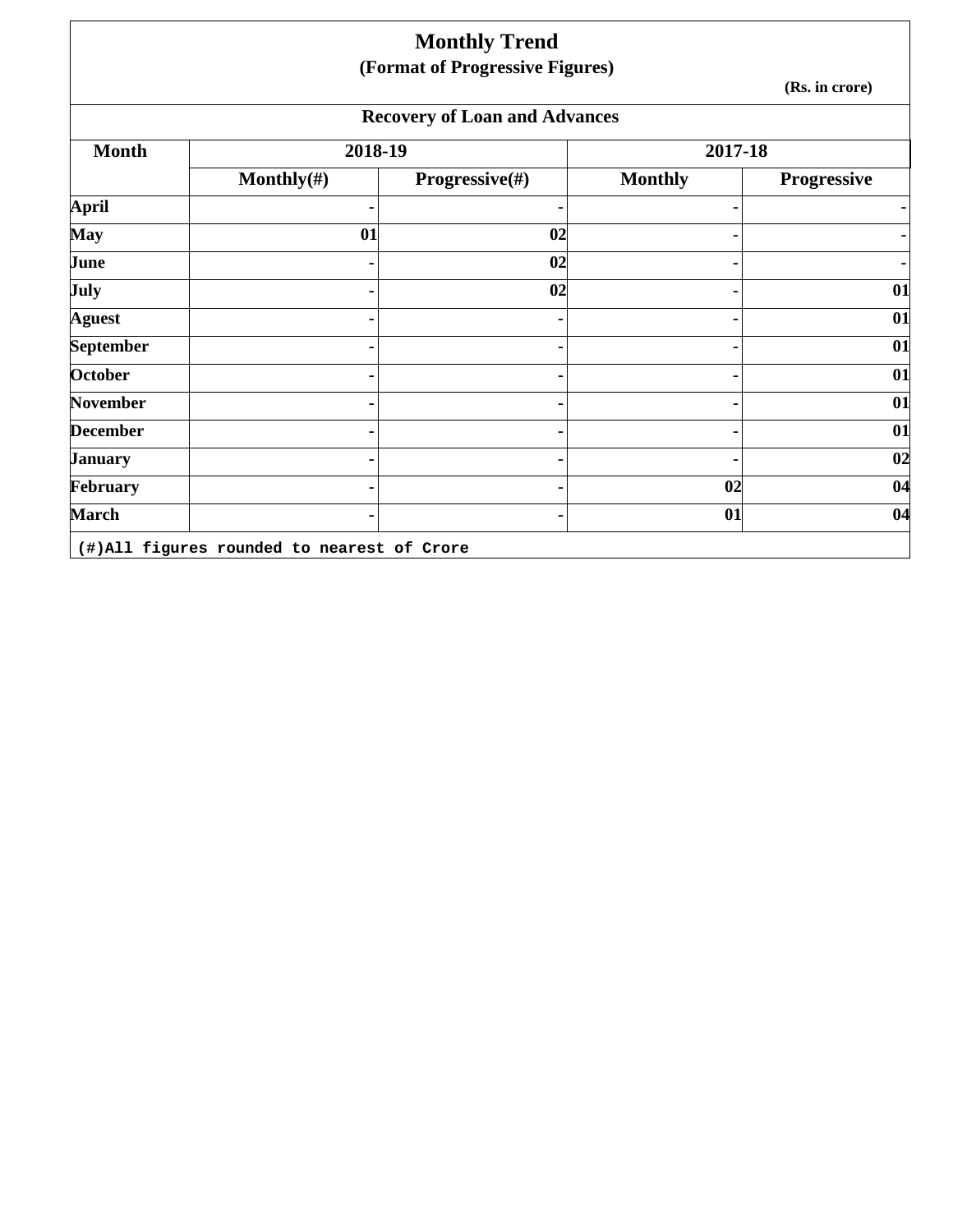## **Monthly Trend (Format of Progressive Figures)**

**(Rs. in crore)**

# **Borrowing and Other Liabilities**

| <b>Month</b>     | 2018-19        |                | 2017-18        |                    |
|------------------|----------------|----------------|----------------|--------------------|
|                  | Monthly $(\#)$ | Progressive(#) | <b>Monthly</b> | <b>Progressive</b> |
| April            | $(-)292$       | $(-)292$       | 443            | 443                |
| May              | $(-)595$       | $(-)887$       | 911            | 1354               |
| June             | 784            | $(-)104$       | 686            | 2040               |
| <b>July</b>      | $(-)329$       | $(-)432$       | $(-)3443$      | $(-)1403$          |
| <b>Aguest</b>    |                |                | 2364           | 960                |
| <b>September</b> |                | ٠              | $(-)2009$      | $(-)1048$          |
| <b>October</b>   |                |                | $(-)38$        | $(-)1086$          |
| <b>November</b>  |                | ٠              | 866            | $(-)221$           |
| <b>December</b>  |                |                | $(-)568$       | $(-)789$           |
| <b>January</b>   |                |                | 1174           | 385                |
| February         |                |                | $(-)1189$      | $(-)804$           |
| <b>March</b>     |                |                | 2423           | 1620               |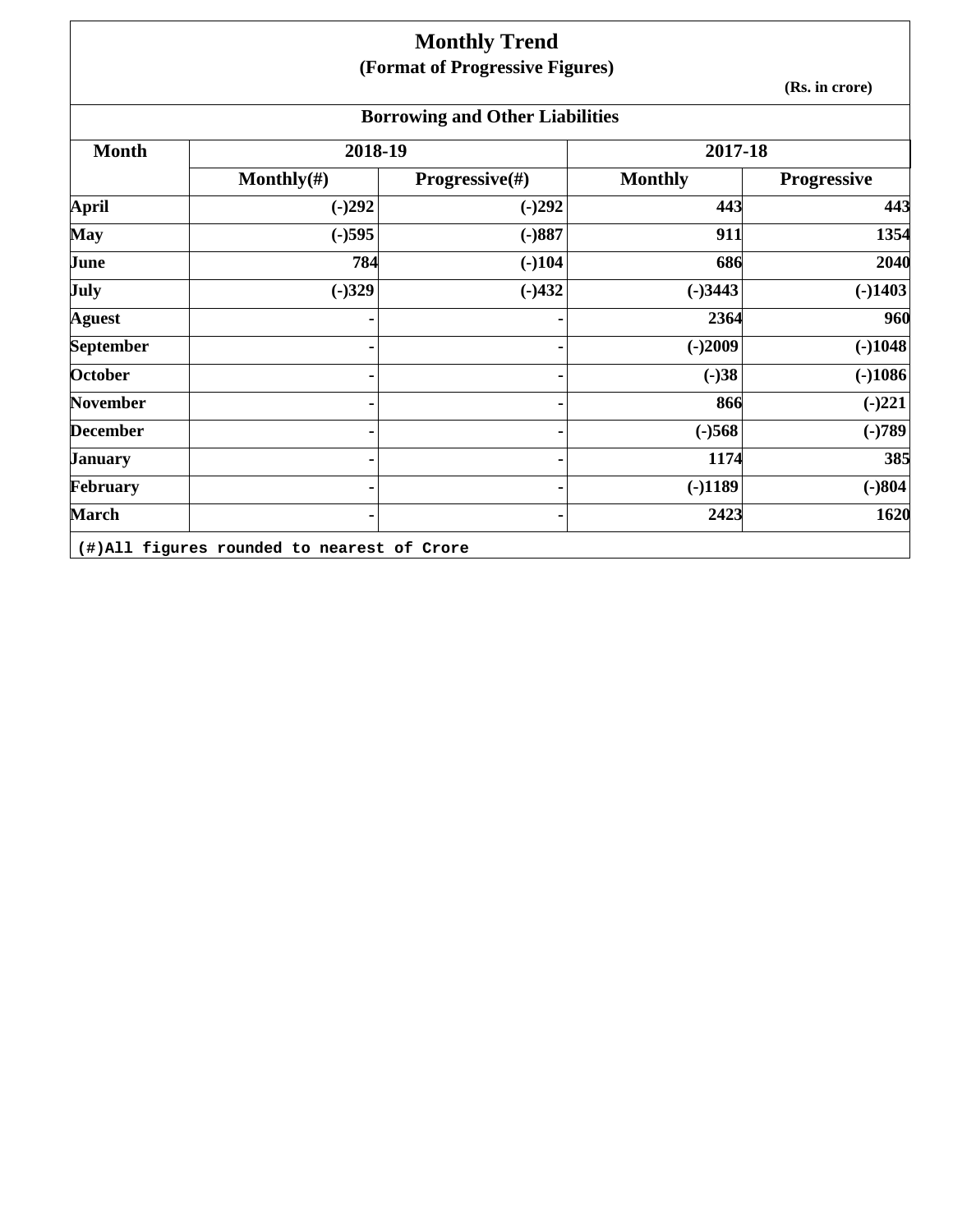|                  |                | <b>Monthly Trend</b>            |                |                |
|------------------|----------------|---------------------------------|----------------|----------------|
|                  |                | (Format of Progressive Figures) |                | (Rs. in crore) |
|                  |                | <b>Total Receipt</b>            |                |                |
| <b>Month</b>     | 2018-19        |                                 | 2017-18        |                |
|                  | Monthly $(\#)$ | <b>Progressive</b> $(\#)$       | <b>Monthly</b> | Progressive    |
| April            | 2959           | 2959                            | 2152           | 2152           |
| <b>May</b>       | 3200           | 6159                            | 4706           | 6858           |
| June             | 4490           | 10648                           | 4156           | 11013          |
| July             | 4596           | 15244                           | 3389           | 14403          |
| <b>Aguest</b>    |                |                                 | 5225           | 19627          |
| <b>September</b> |                |                                 | 1645           | 21274          |
| October          |                |                                 | 3381           | 24655          |
| <b>November</b>  |                |                                 | 5341           | 29995          |
| <b>December</b>  |                |                                 | 3028           | 33023          |
| <b>January</b>   |                |                                 | 4227           | 37253          |
| February         |                |                                 | 3215           | 40468          |
| <b>March</b>     |                |                                 | 9678           | 50146          |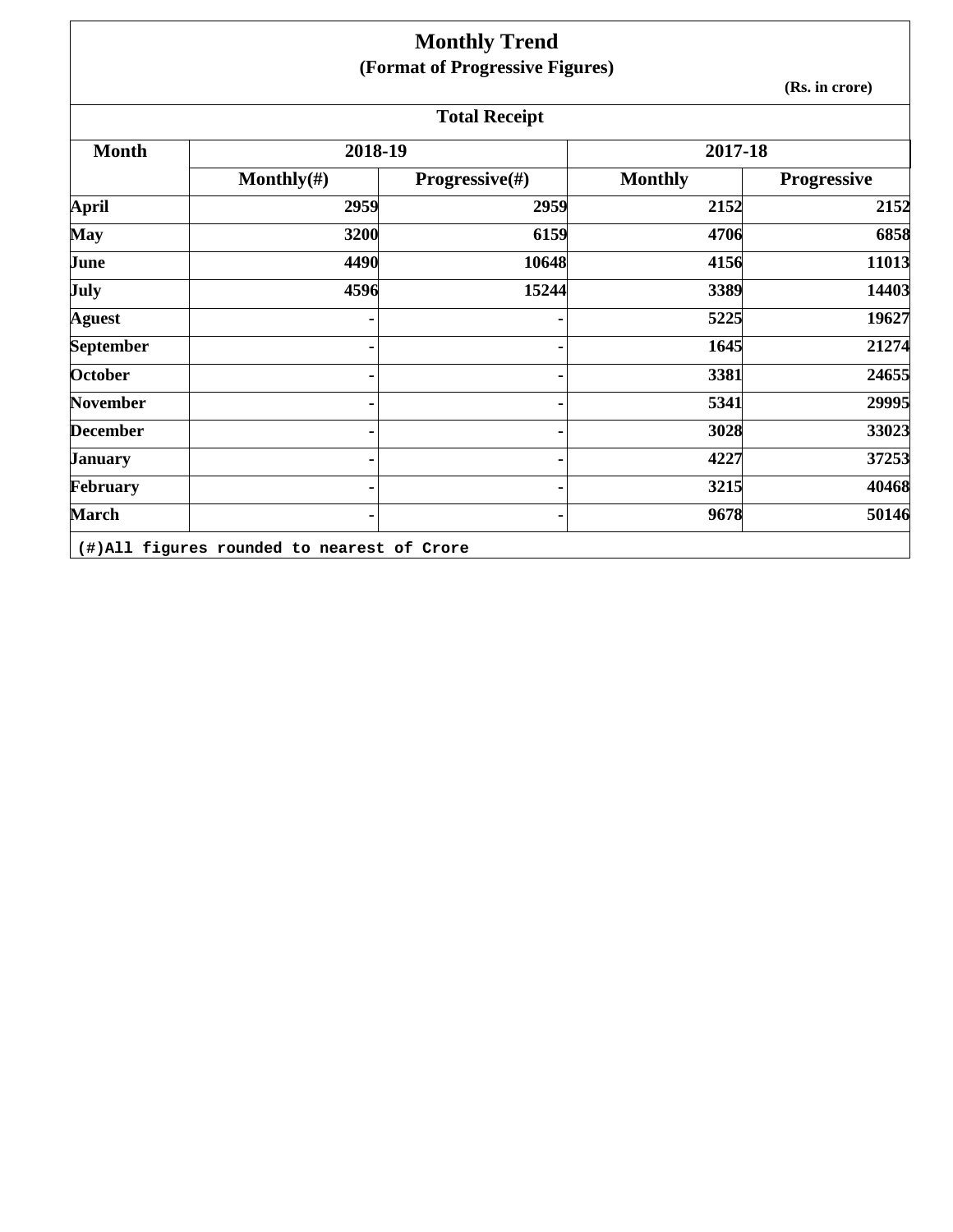## **Monthly Trend (Format of Progressive Figures)**

**(Rs. in crore)**

| <b>Total Expenditure Revenue</b> |                                            |                |                |             |  |  |
|----------------------------------|--------------------------------------------|----------------|----------------|-------------|--|--|
| <b>Month</b>                     | 2018-19                                    |                | 2017-18        |             |  |  |
|                                  | Monthly $(\#)$                             | Progressive(#) | <b>Monthly</b> | Progressive |  |  |
| April                            | 2819                                       | 2819           | 1972           | 1972        |  |  |
| <b>May</b>                       | 3165                                       | 5983           | 4231           | 6203        |  |  |
| June                             | 4223                                       | 10206          | 3661           | 9864        |  |  |
| July                             | 3974                                       | 14181          | 2666           | 12530       |  |  |
| <b>Aguest</b>                    |                                            |                | 4888           | 17418       |  |  |
| <b>September</b>                 |                                            |                | 1388           | 18806       |  |  |
| <b>October</b>                   |                                            |                | 2822           | 21629       |  |  |
| <b>November</b>                  |                                            |                | 4664           | 26292       |  |  |
| <b>December</b>                  |                                            |                | 2411           | 28703       |  |  |
| <b>January</b>                   |                                            |                | 3065           | 31768       |  |  |
| February                         |                                            |                | 2795           | 34563       |  |  |
| <b>March</b>                     |                                            |                | 5431           | 39993       |  |  |
|                                  | (#)All figures rounded to nearest of Crore |                |                |             |  |  |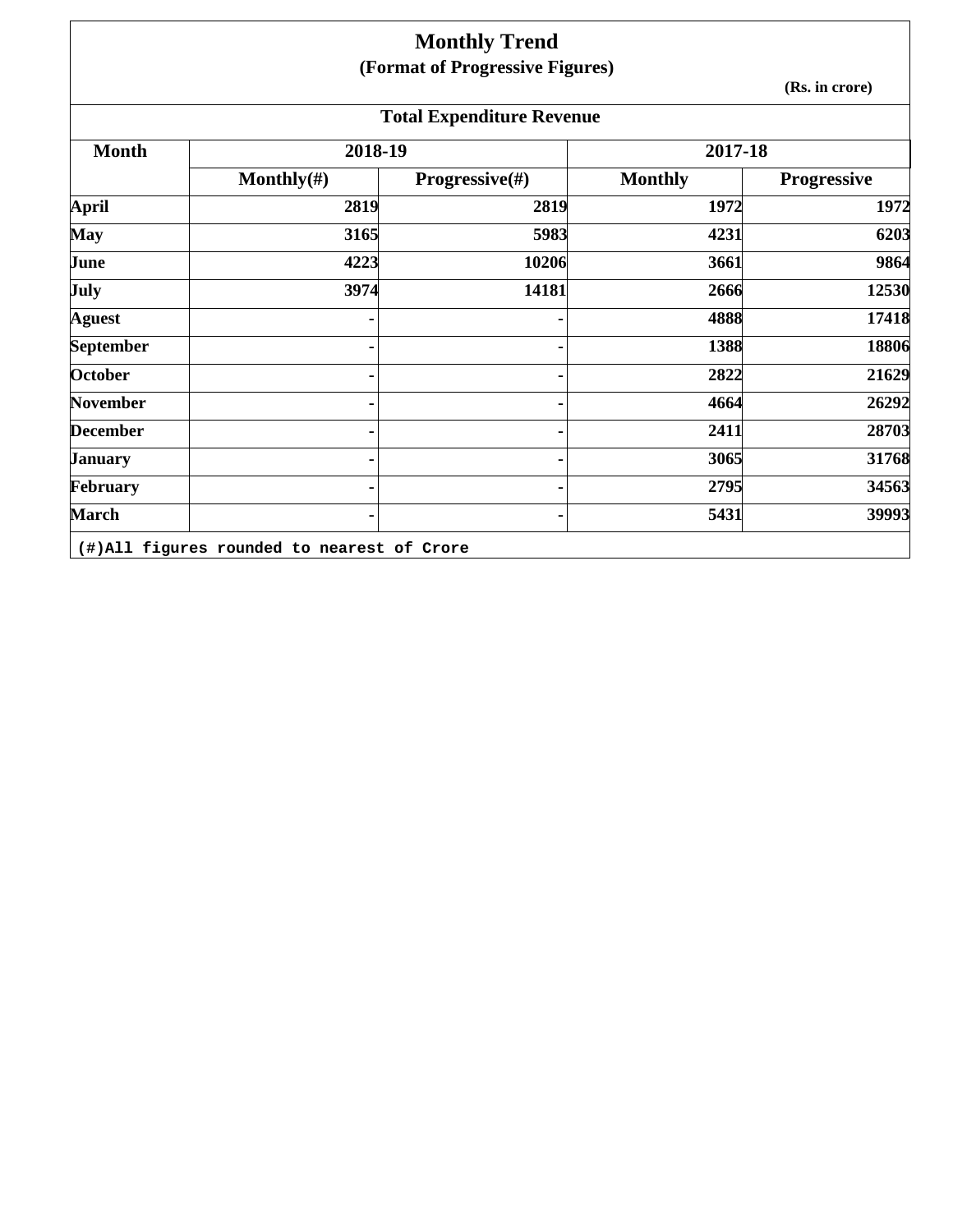|                  |                | <b>Monthly Trend</b>             |                |                    |
|------------------|----------------|----------------------------------|----------------|--------------------|
|                  |                | (Format of Progressive Figures)  |                | (Rs. in crore)     |
|                  |                | <b>Total Expenditure Capital</b> |                |                    |
| <b>Month</b>     | 2018-19        |                                  | 2017-18        |                    |
|                  | Monthly $(\#)$ | <b>Progressive</b> $(\#)$        | <b>Monthly</b> | <b>Progressive</b> |
| <b>April</b>     | 139            | 139                              | 180            | 180                |
| <b>May</b>       | 35             | 174                              | 475            | 655                |
| June             | 267            | 441                              | 495            | 1150               |
| July             | 607            | 1048                             | 722            | 1872               |
| <b>Aguest</b>    |                |                                  | 337            | 2210               |
| <b>September</b> |                |                                  | 258            | 2467               |
| <b>October</b>   |                |                                  | 560            | 3027               |
| <b>November</b>  |                |                                  | 677            | 3704               |
| <b>December</b>  |                |                                  | 617            | 4321               |
| <b>January</b>   |                |                                  | 1160           | 5481               |
| February         |                |                                  | 420            | 5901               |
| <b>March</b>     |                |                                  | 4227           | 10128              |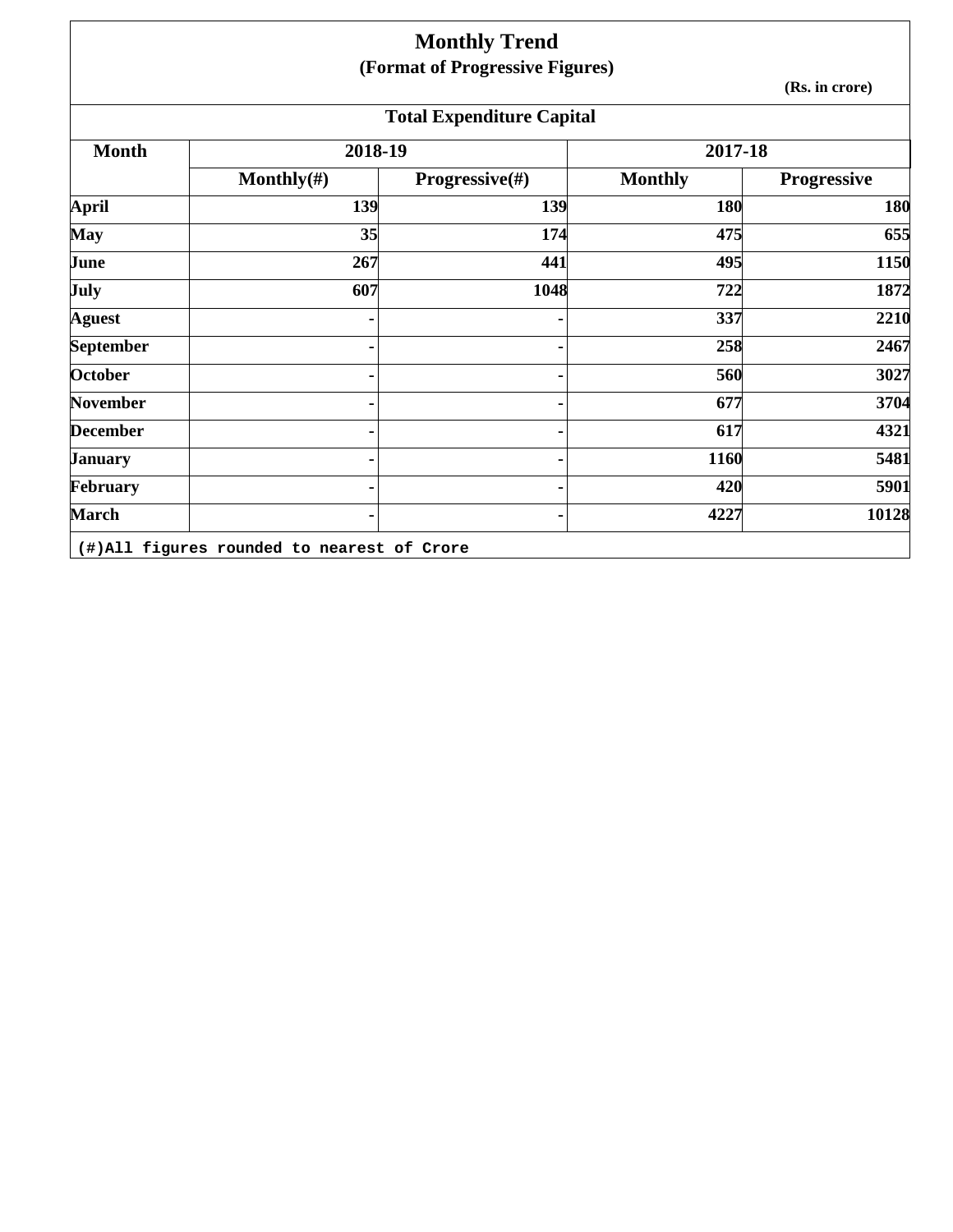|                 |                | <b>Monthly Trend</b>            |                |                    |
|-----------------|----------------|---------------------------------|----------------|--------------------|
|                 |                | (Format of Progressive Figures) |                |                    |
|                 |                |                                 |                | (Rs. in crore)     |
|                 |                | <b>Expenditure Interest</b>     |                |                    |
| <b>Month</b>    | 2018-19        |                                 | 2017-18        |                    |
|                 | Monthly $(\#)$ | <b>Progressive</b> $(\#)$       | <b>Monthly</b> | <b>Progressive</b> |
| <b>April</b>    | 192            | 192                             |                | ٠                  |
| <b>May</b>      | 173            | 366                             | 1580           | 1580               |
| June            | 240            | 606                             | 127            | 1707               |
| July            | 382            | 987                             | 504            | 2211               |
| <b>Aguest</b>   |                |                                 | 255            | 2466               |
| September       |                |                                 | 203            | 2669               |
| <b>October</b>  |                |                                 | 405            | 3075               |
| <b>November</b> |                |                                 | 147            | 3222               |
| <b>December</b> |                |                                 | 239            | 3460               |
| <b>January</b>  |                |                                 | 380            | 3840               |
| February        |                |                                 | 258            | 4097               |
| <b>March</b>    |                |                                 | 472            | 4570               |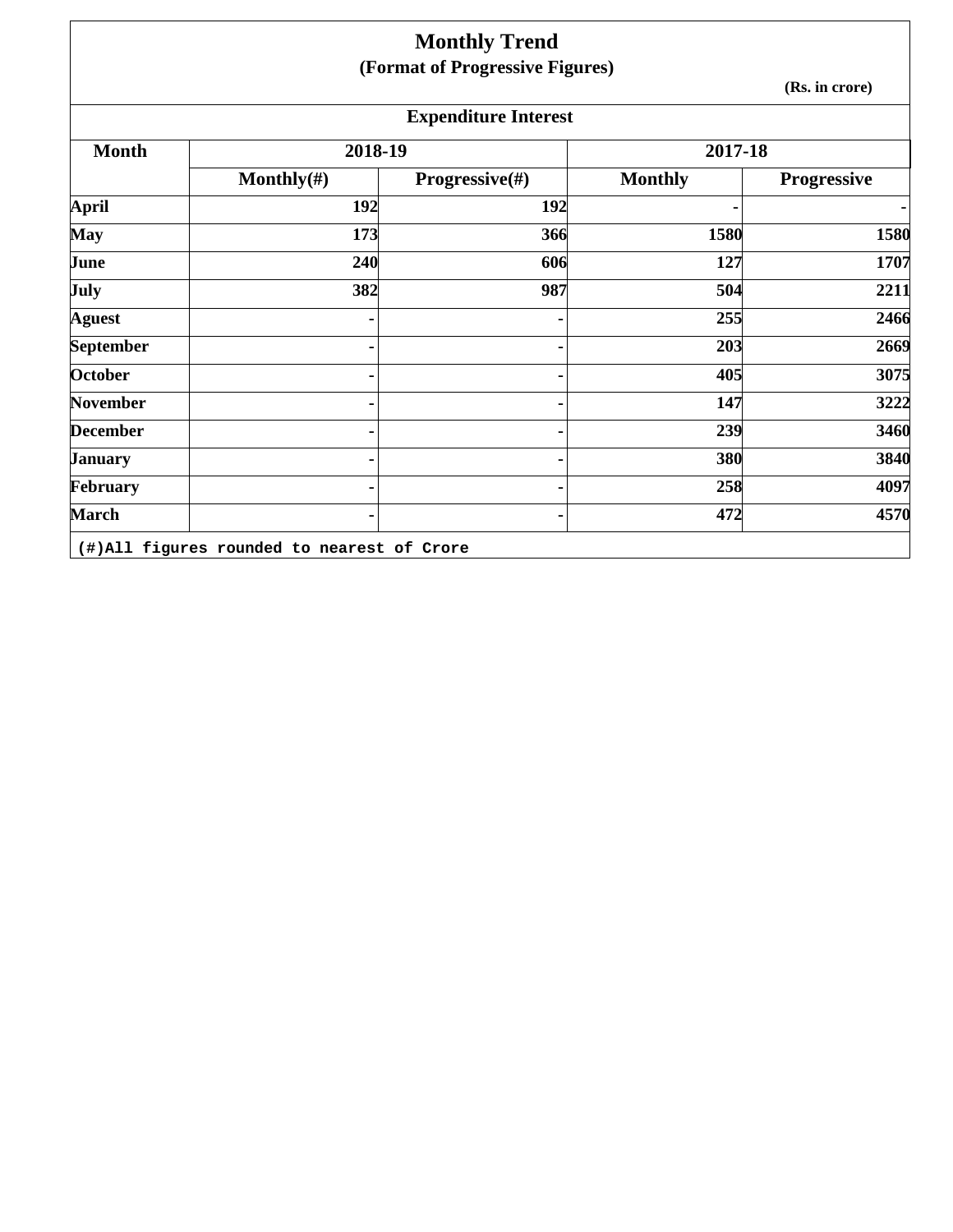|                  |                | <b>Monthly Trend</b><br>(Format of Progressive Figures) |                |                |
|------------------|----------------|---------------------------------------------------------|----------------|----------------|
|                  |                |                                                         |                | (Rs. in crore) |
|                  |                | <b>Loan and Advances Disbursed</b>                      |                |                |
| <b>Month</b>     | 2018-19        |                                                         | 2017-18        |                |
|                  | Monthly $(\#)$ | Progressive(#)                                          | <b>Monthly</b> | Progressive    |
| <b>April</b>     |                |                                                         |                |                |
| <b>May</b>       |                | 01                                                      |                |                |
| June             |                | 01                                                      |                |                |
| July             | 15             | 16                                                      |                |                |
| <b>Aguest</b>    |                |                                                         |                |                |
| <b>September</b> |                |                                                         |                |                |
| October          |                |                                                         |                |                |
| <b>November</b>  |                |                                                         |                |                |
| <b>December</b>  |                |                                                         |                |                |
| <b>January</b>   |                |                                                         | 03             | 03             |
| February         |                |                                                         | 01             | 04             |
| <b>March</b>     |                |                                                         | 21             | 25             |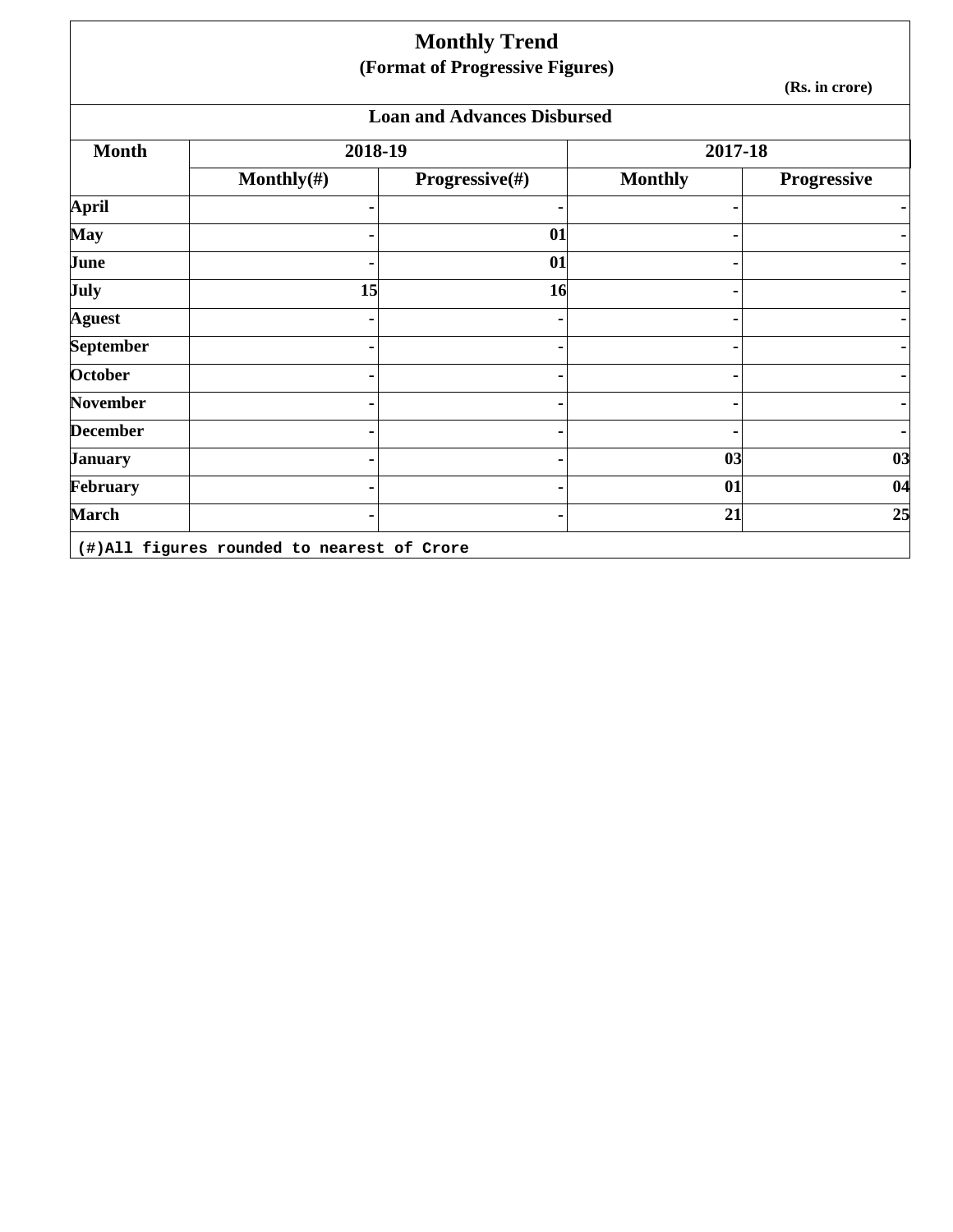|                  |                | <b>Monthly Trend</b>            |                |                    |
|------------------|----------------|---------------------------------|----------------|--------------------|
|                  |                | (Format of Progressive Figures) |                |                    |
|                  |                |                                 |                | (Rs. in crore)     |
|                  |                | <b>Revenue Surplus</b>          |                |                    |
| <b>Month</b>     | 2018-19        |                                 | 2017-18        |                    |
|                  | Monthly $(\#)$ | <b>Progressive</b> $(\#)$       | <b>Monthly</b> | <b>Progressive</b> |
| April            | 432            | 432                             | $(-)263$       | $(-)263$           |
| <b>May</b>       | 629            | 1061                            | $(-)436$       | $(-)699$           |
| June             | $(-)517$       | 544                             | $(-)191$       | $(-)891$           |
| July             | 951            | 1493                            | 4166           | 3275               |
| <b>Aguest</b>    |                |                                 | $(-)2027$      | 1248               |
| <b>September</b> |                |                                 | 2266           | 3515               |
| October          |                |                                 | 597            | 4111               |
| <b>November</b>  |                |                                 | $(-)189$       | 3923               |
| <b>December</b>  |                |                                 | 1185           | 5108               |
| <b>January</b>   |                |                                 | $(-)12$        | 5098               |
| February         |                |                                 | 1607           | 6705               |
| <b>March</b>     |                |                                 | 1823           | 8529               |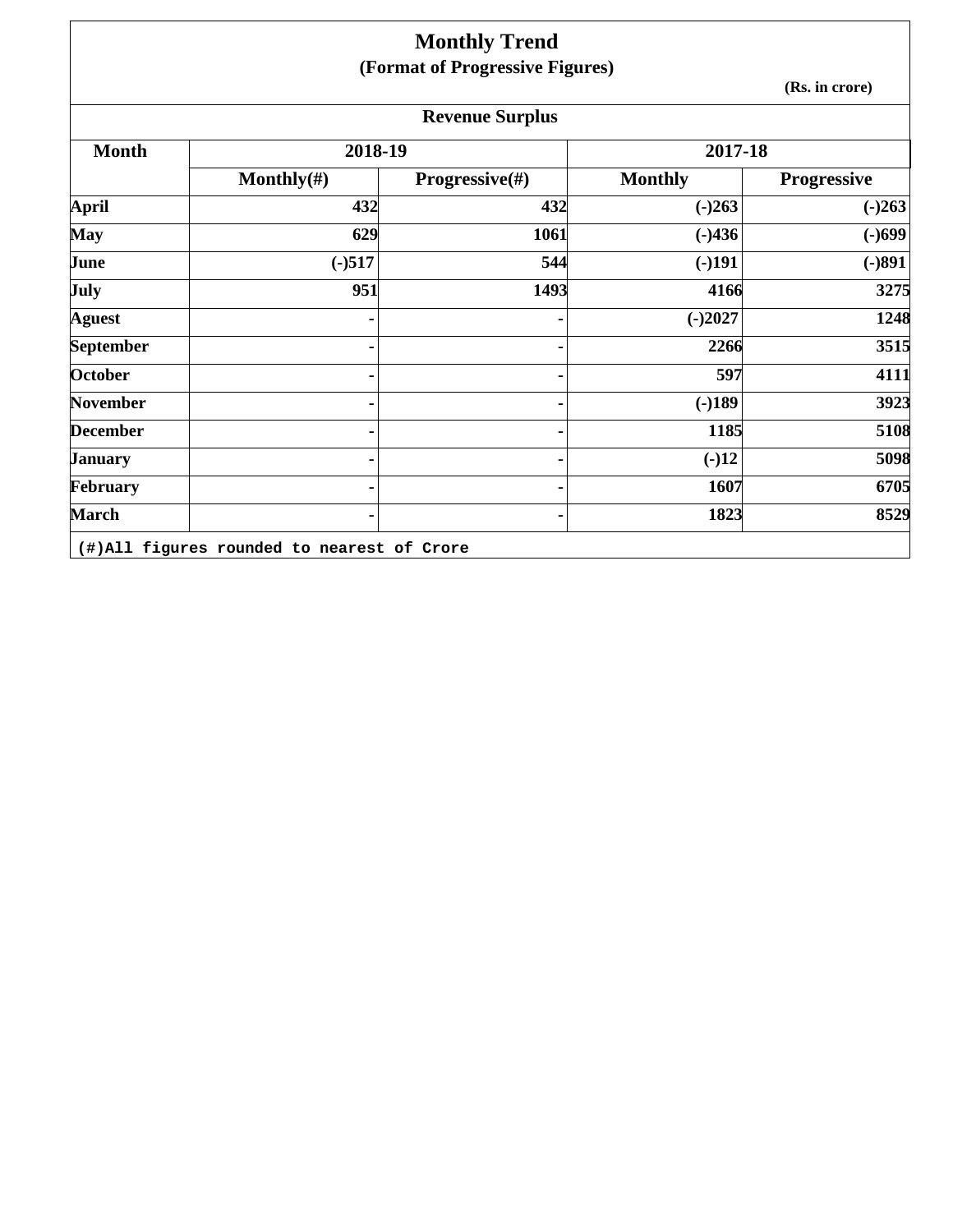|                  |                | <b>Monthly Trend</b><br>(Format of Progressive Figures) |                |                    |  |
|------------------|----------------|---------------------------------------------------------|----------------|--------------------|--|
|                  | (Rs. in crore) |                                                         |                |                    |  |
|                  |                | <b>Fiscal Dificit</b>                                   |                |                    |  |
| <b>Month</b>     | 2018-19        |                                                         | 2017-18        |                    |  |
|                  | Monthly $(\#)$ | <b>Progressive</b> $(\#)$                               | <b>Monthly</b> | <b>Progressive</b> |  |
| April            | $(-)293$       | $(-)293$                                                | 443            | 443                |  |
| <b>May</b>       | $(-)595$       | $(-)888$                                                | 911            | 1354               |  |
| June             | 784            | $(-)104$                                                | 686            | 2041               |  |
| July             | $(-)329$       | $(-)431$                                                | $(-)3444$      | $(-)1404$          |  |
| <b>Aguest</b>    |                |                                                         | 2364           | 961                |  |
| <b>September</b> |                |                                                         | $(-)2008$      | $(-)1049$          |  |
| October          |                |                                                         | $(-)37$        | $(-)1085$          |  |
| <b>November</b>  |                |                                                         | 866            | $(-)220$           |  |
| <b>December</b>  |                |                                                         | $(-)568$       | $(-)788$           |  |
| <b>January</b>   |                |                                                         | 1175           | 384                |  |
| February         |                |                                                         | $(-)1188$      | $(-)804$           |  |
| <b>March</b>     |                |                                                         | 2424           | 1620               |  |